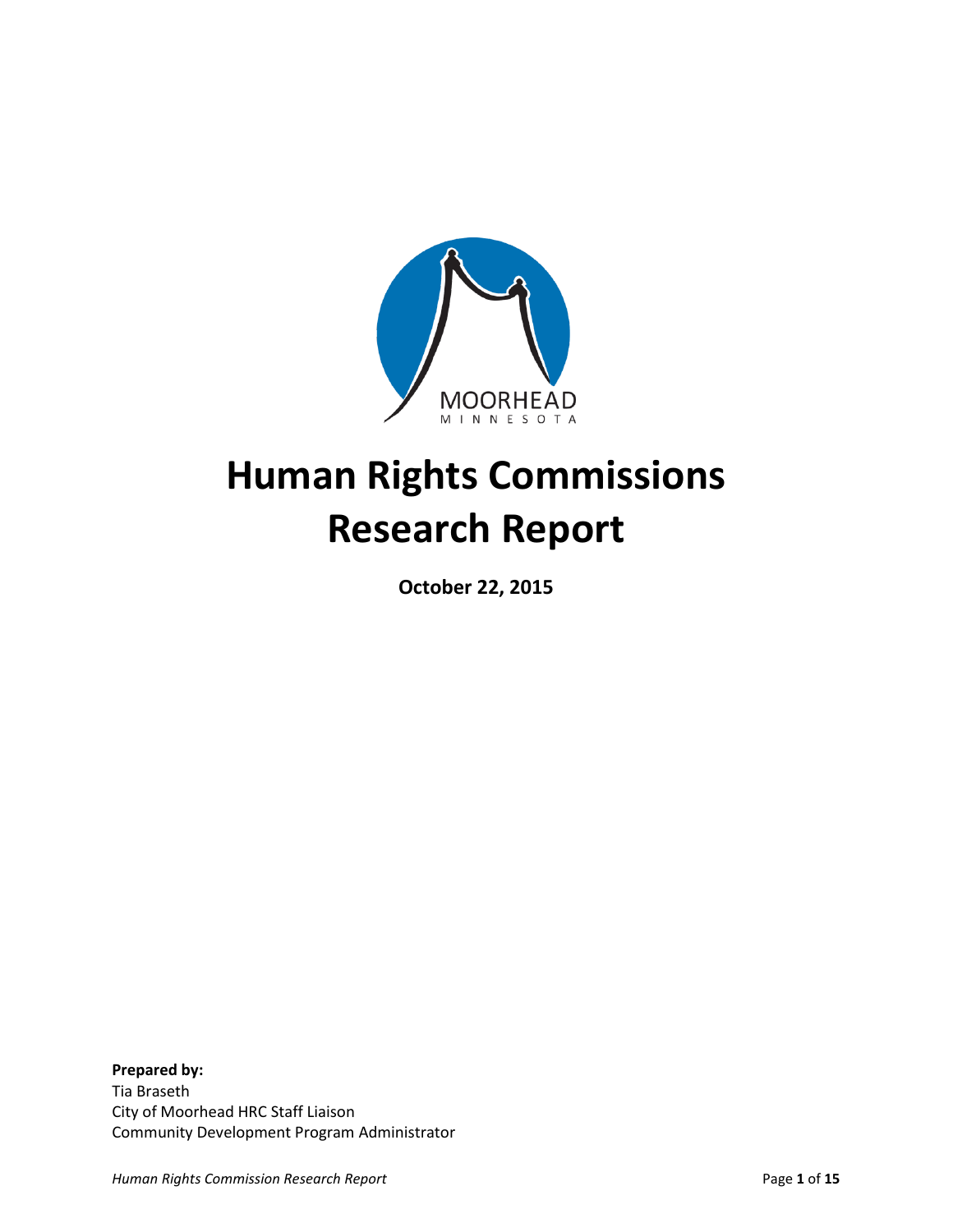## **Contents**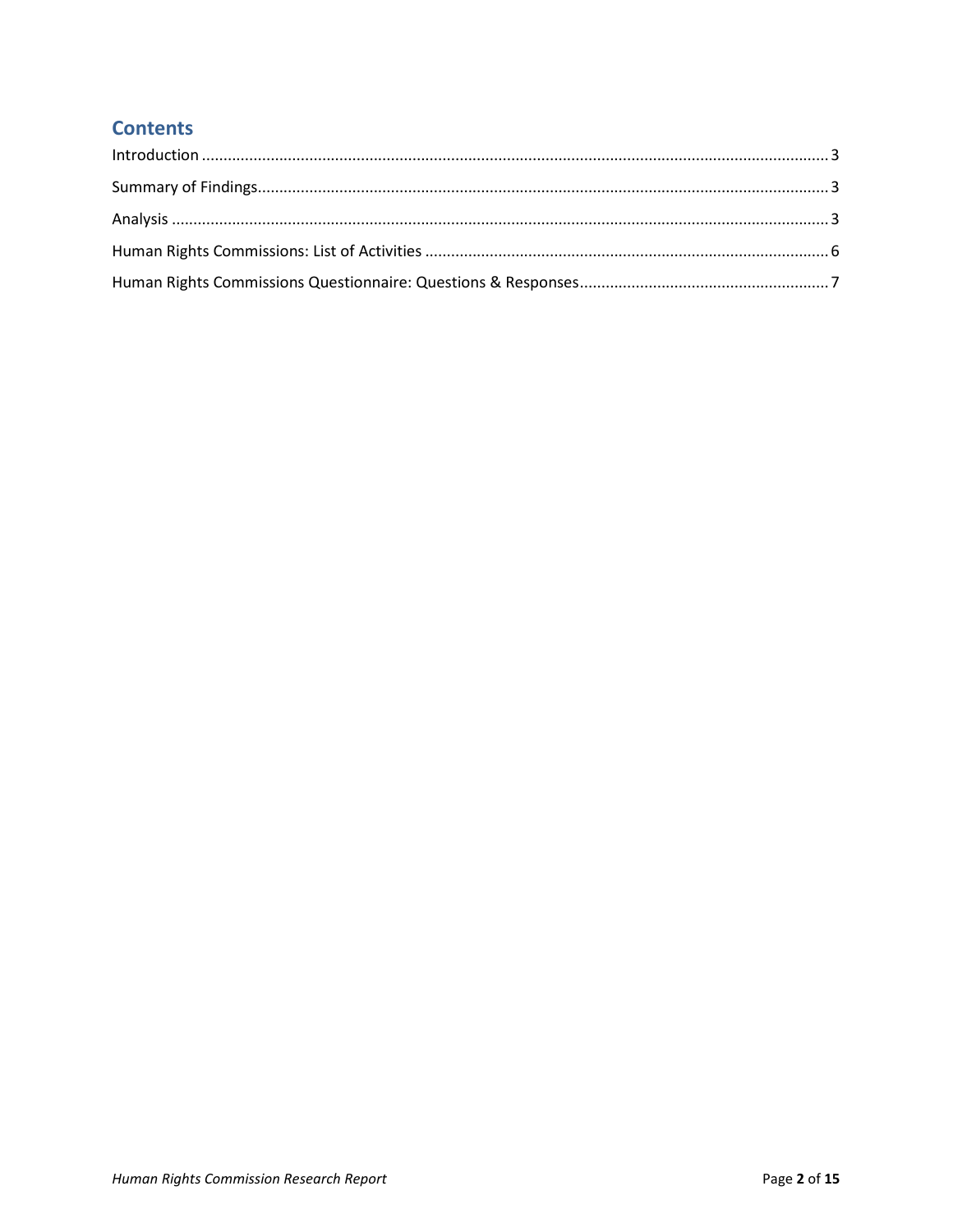#### <span id="page-2-0"></span>**Introduction**

The purpose of this research task was to explore the activity of other human rights commissions in Minnesota communities and in the adjacent city of Fargo, North Dakota. The primary goal was to learn about missions, goals, history, activities, and roles. A questionnaire was developed and a total of 14 commissions were invited to participate: 10 communities partook (Bloomington, Duluth, Eden Prairie, Edina, Mankato, Owatonna, Richfield, St. Cloud, St. Louis Park, and Fargo); four did not (Brooklyn Park, Rochester, Roseville, and Winona).

## <span id="page-2-1"></span>**Summary of Findings**

Most of the commissions interviewed were established in the late sixties following the Civil Rights Act of 1964. In the beginning, civil rights were a central focus for commissions. During that time, many of the commissions also mitigated human rights complaints locally. Over time, the Minnesota Department of Human Rights (MDHR), established in 1967 as "neutral state agency that investigates charges of illegal discrimination<sup>[1](#page-2-3)</sup>", has taken on a greater role in formal complaint adjudication and has become the agency to which commissions usually refer people to file a complaint. Today, through education and outreach, commissions focus on current issues relevant to their communities, including bullying, human trafficking, genocide, and those related to immigration, people of color, fair housing, diversity, inclusivity, disabilities, and the LGBTQ community. All of the commission representatives interviewed thought that their commissions were still as relevant today as when they started and that they were still one of the best vehicles for addressing human rights in their communities. Many were eager to discuss their collaborative partnerships and share some of their most important activities and services.

#### <span id="page-2-2"></span>**Analysis**

*Role in the Community –Human rights commissions are a resource for the community and an arm of the City.* The commissions reported a prior focus on mediating and investigating complaints, but now other resources are more readily available (i.e., internet, free legal advice or pro-bono legal services, MDHR). With population on the rise and ever-changing demographics, commissions today primarily focus on education, training, and awareness, particularly for kids. Though some still mediate or hear complaints on a local level, it is not their primary purpose. Most commissions' time is spent on educational activities, events, and partnerships.

*Activities & Services –There is a significant need for awareness education and leadership within many communities.* The commissions have developed a strong capacity to respond through collaborative partnerships (i.e., other commissions, cities, departments, groups, businesses, and organizations). All of the commissions interviewed host and attend a variety of educational events. Though activities and services vary, usually due to resource availability, focus is similar across the commissions. Activities are varied and related to issues relevant to the communities (See "Human Rights Commissions: List of Activities").

*Human Rights Complaints –Human rights commissions are hearing fewer direct human rights complaints and referring people to the Minnesota Department of Human Rights (MDHR).* A majority of the commissions interviewed reported that they were seeing less human rights complaints from citizens today than when they started. This shift is attributed to greater awareness and accessibility to formal human rights agencies like the MDHR because much of the authority has transferred to the MDHR.

<span id="page-2-3"></span>*Human Rights Commission Research Report* **Page 1** and *Page 1* of **15** and *Page 1* of **15** and *Page 1* of **15** <sup>1</sup> Minnesota Department of Human Rights (2015), retrieved from www.mn.gov/mdhr/.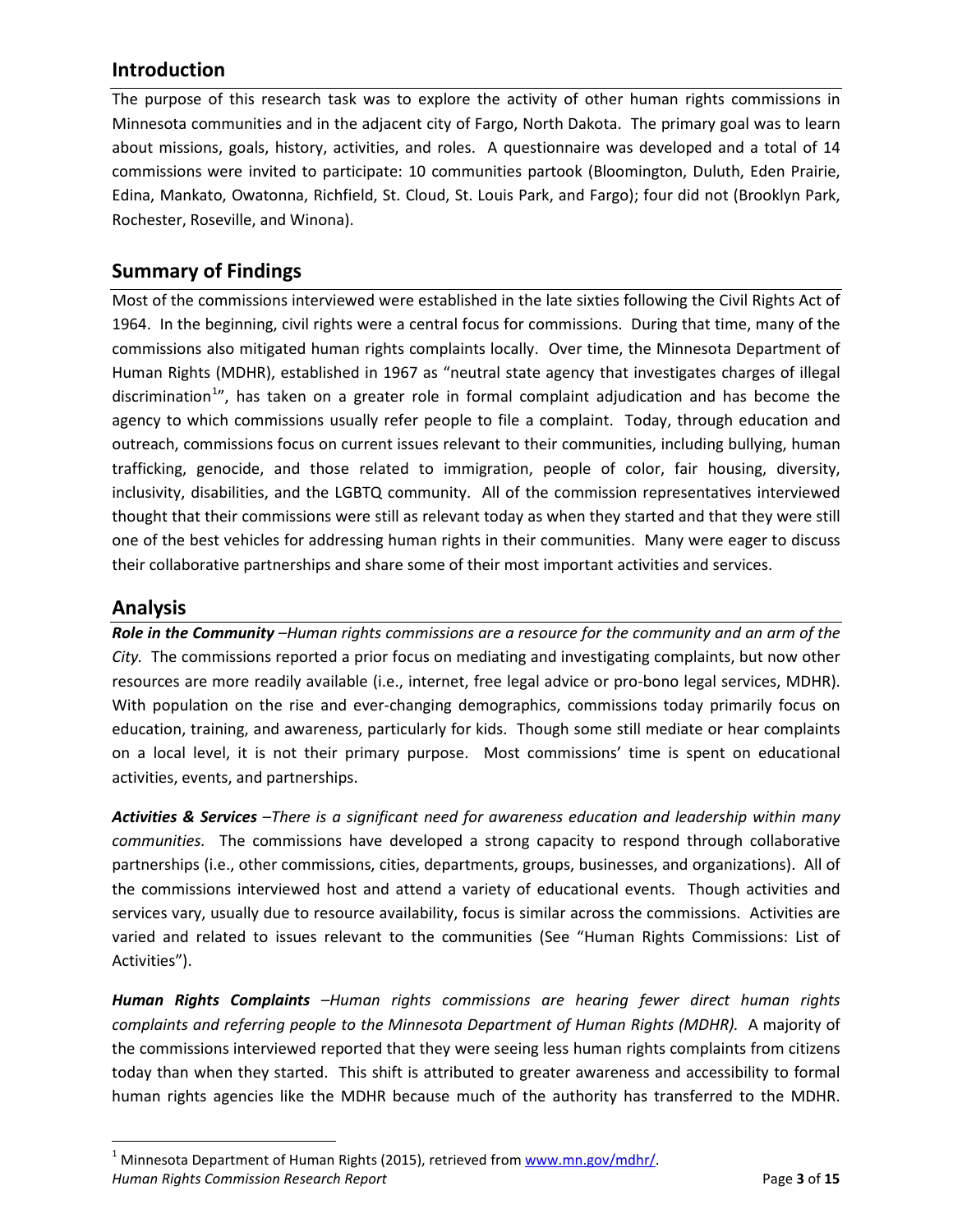Some commissions reported getting between zero and two complaints per year, a significant decrease from the 1980s and 1990s when there were 60 to 70 per year. Though most people are referred to the MDHR to file a complaint, where they have up to one year from the date the discrimination occurs to file (or the ND Dept. of Labor and Human Rights and the ND Human Rights Commission in Fargo's case), complaints are still heard locally by some commissions:

- Bloomington helps to determine whether or not a complaint should be filed with MDHR, because not all discrimination is illegal. In this case, the commission still informs the public of their lack of authority and the role of the MDHR and it still has trained mediators on its commission.
- Eden Prairie and St. Louis Park partner with their local police departments, who share incident reports related to bias crimes and hate crimes with the commissions. Eden Prairie's commission receives information on the crimes only while the PD withholds the victim's identities. The commission then takes action on awareness and education related to the issue. St. Louis Park's commission receives reports from its local PD and sends a letter to the person making the complaint, letting them know the commission is there to hear them and that their complaint may be filed with the MDHR.
- The St. Cloud Regional HRC addresses complaints on a local level because the MDHR provides and pays for a regional enforcement officer who attends all St. Cloud commission meetings and has an office at City Hall. Previously, there was a Human Rights Office in St Cloud that had been 100% funded by the city. This Human Rights Office originated as a community response to tension between whites and Somalis (and other people of color) in St. Cloud.
- Some commissions hear complaints during a regular meeting and follow up with a subcommittee meeting.

*Training –With human rights commissions having generally small budgets, the trend is no formal training.* The most common training that the commissions reported was provided by the City Attorney and/or the City Manager on an annual basis. Training focused on data practices, open meeting laws, rules and legal ramifications from a City perspective, conducting a meeting, and the roles of commissioners. The commission with the largest budget sends their commissioners to a single day training at a local university about every two to three years. Most inform and encourage their commissioners to attend webinars, workshops, conferences, etc. Some commission staff liaisons perform new member training on bylaws, activities, and roles and sometimes attend training on specific issues or topics. One commission describes self-training because they choose to work with people who are well educated, experienced, and good at what they do, which causes training to naturally happen during meetings.

*City Staff & Annual Budgets –City staff support human rights commissions and budgets are generally small.* City staff supports all of the commissions interviewed. Depending on budgets and the job position of the staff liaison, hours that city staff worked on human rights commission-related tasks varied from 1 hour per month to 20 hours per week. On average, the staff liaison spent about 1-2 hours per week on HRC related work. In some cases where the hours were higher, the staff liaison explained that their job positions were already doing a lot of work related to human rights. Those were typically people in positions related to human resources/services or community services coordinator. Staff liaisons came from a variety of departments, including the police department, administration (i.e., city clerk), retired Chief of Police, human services, and community services. The budgets of those interviewed ranged from \$0 to \$55,400; most of the budgets reported were between \$500 and \$3,000.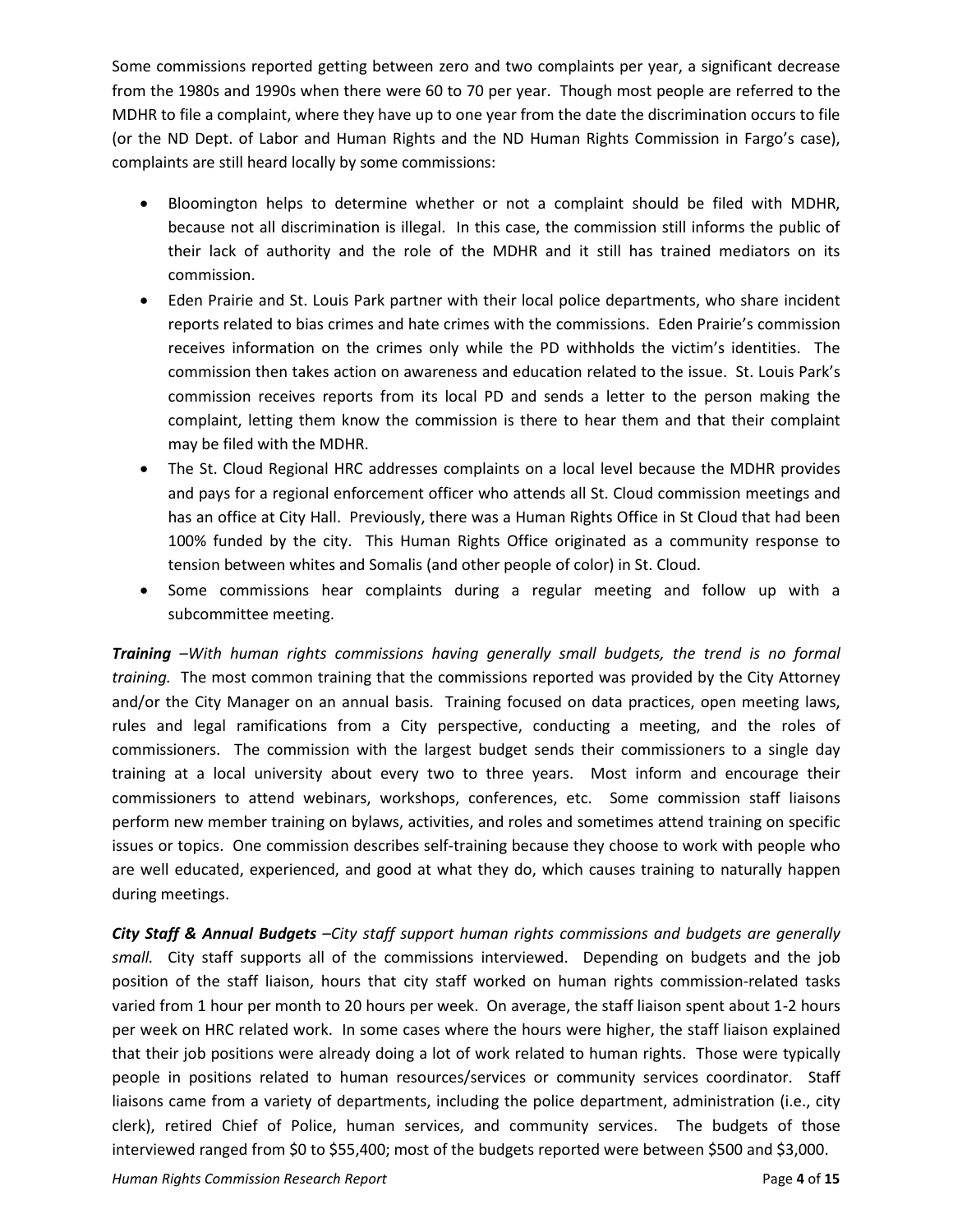*Appointments/Membership – HRC appointments are made by the Mayor and/or City Council, and all appointments are ratified by their city council; membership composition is nonspecific although some communities include youth designation.* Two commissions interviewed suggested that the commissions be comprised of people from various backgrounds (i.e., gender, various economic levels, racial and ethnic minorities, various age groups including seniors and students, and property owners and tenants). Only one commission interviewed makes appointments based on ward/district distinctions.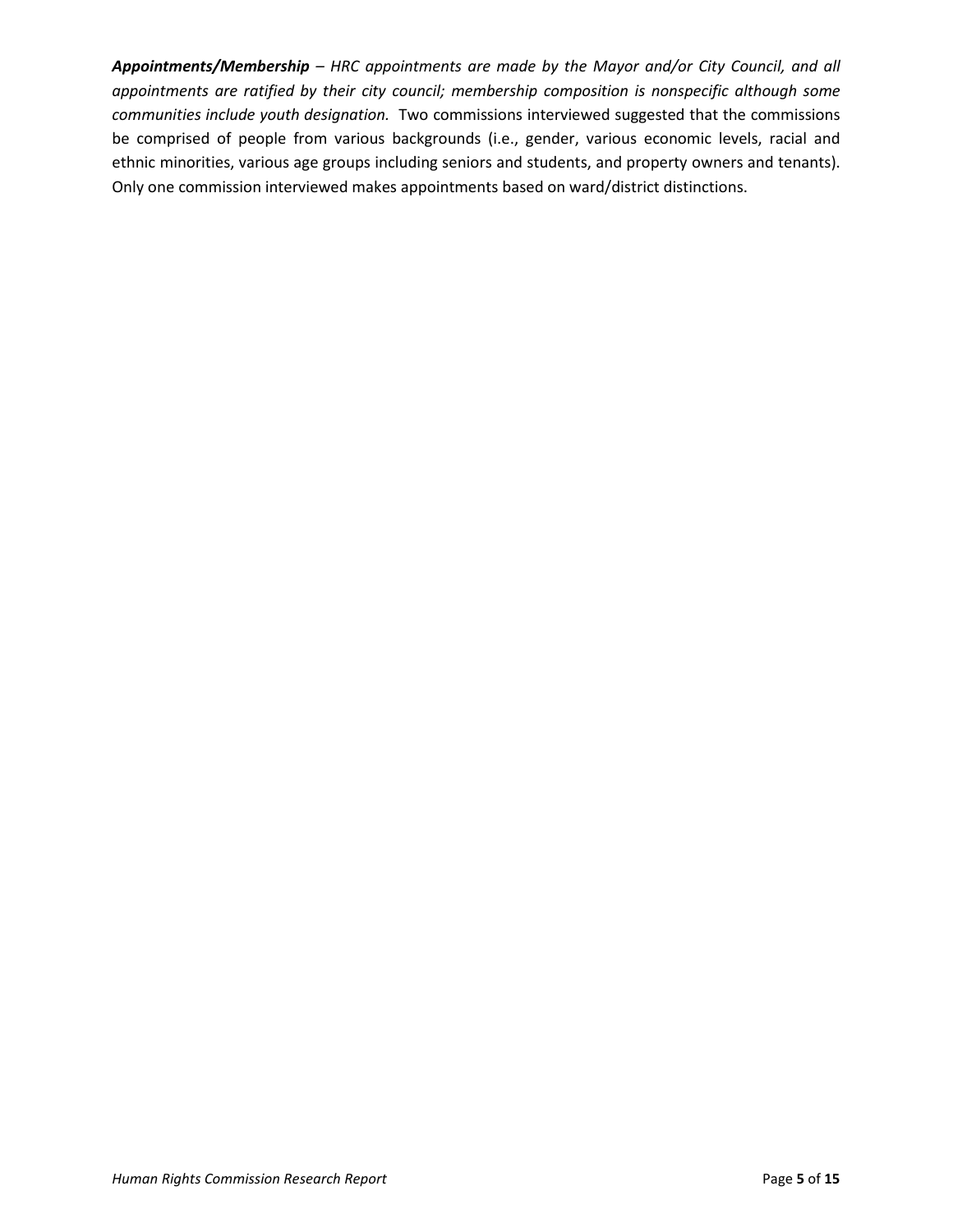- <span id="page-5-0"></span>• Diversity Day with the school district
- Prominent speakers/performers (i.e., Mayhem Poets, Jane Elliott of the Blue Eyes-Brown Eyes exercise, Holocaust survivors, Dred Scott's great-great-granddaughter)
- Exhibits (i.e., Holocaust exhibit, Treks in the Snow Muslim exhibit, underground railroad, freedom writers, homelessness, Black History Month quilts)
- Naturalization Ceremony (partner with US District Courts)
- Thurgood Marshall curriculum with kids/other curriculums
- LGBTQ pride month proclamation
- Anti-bullying event (provide multi-cultural crayons and booklet at event)(Pacer partnership)
- Showings/Movies/Pre-screen/Film series (i.e., Bully movie, partner with public television)
- Print marketing documents in top 5 languages of the area
- Attend annual Easter egg hunt (booth/offer jelly beans that taste different than what they look)
- Giveaways while having a presence at an event
- Memorial unveilings
- Go to events rather than hold event
- Attend Indigenous Commission meeting/attend other commissions meetings
- Community organizing
- Educating leadership and decision makers
- Focus on Article 25 of the Universal Declaration of Human Rights; everyone has the right to a standard of living adequate for the health and well-being of himself and of his family (e.g., food, clothing, shelter, etc.)
- City Council held town halls
- Forums/mini-forums throughout the year with specific topics/panel discussions
- 5k co-sponsor
- Human rights awards (categories: youth, individual, non-profit, business)/Outstanding Citizen
- Provide welcome packet for new residents with important human rights information
- Healing Minnesota Stories (Native American artwork concerns at the State Capitol)
- MLK event/MLK breakfast with speaker
- Community Intersections Programs
- Sponsor pow wow
- Sponsor fair housing projects/partner with fair housing center/tenant-landlord issues
- Working with schools to provide hot lunches for all students regardless of income
- Diversity training/partner with businesses to post human rights information at their business
- LGBTQ training at K-12 schools to reduce discrimination (students, staff, faculty)
- Monthly newsletter/email updates
- National Night Out (Night to Unite)
- Welcoming Week for New Americans
- Presence at community events to market availability
- Ice Cream Social
- Annual theme/focus
- Create PSA with City's communication group
- Resource library that can be checked out (topics include Black Americans, Civil Rights, Cultural Diversity, Disabilities, Hispanic Americans, Japanese Americans, Native Americans, Women)

For more information on individual activities, please see the "Human Rights Commissions Questionnaire: Questions & Responses".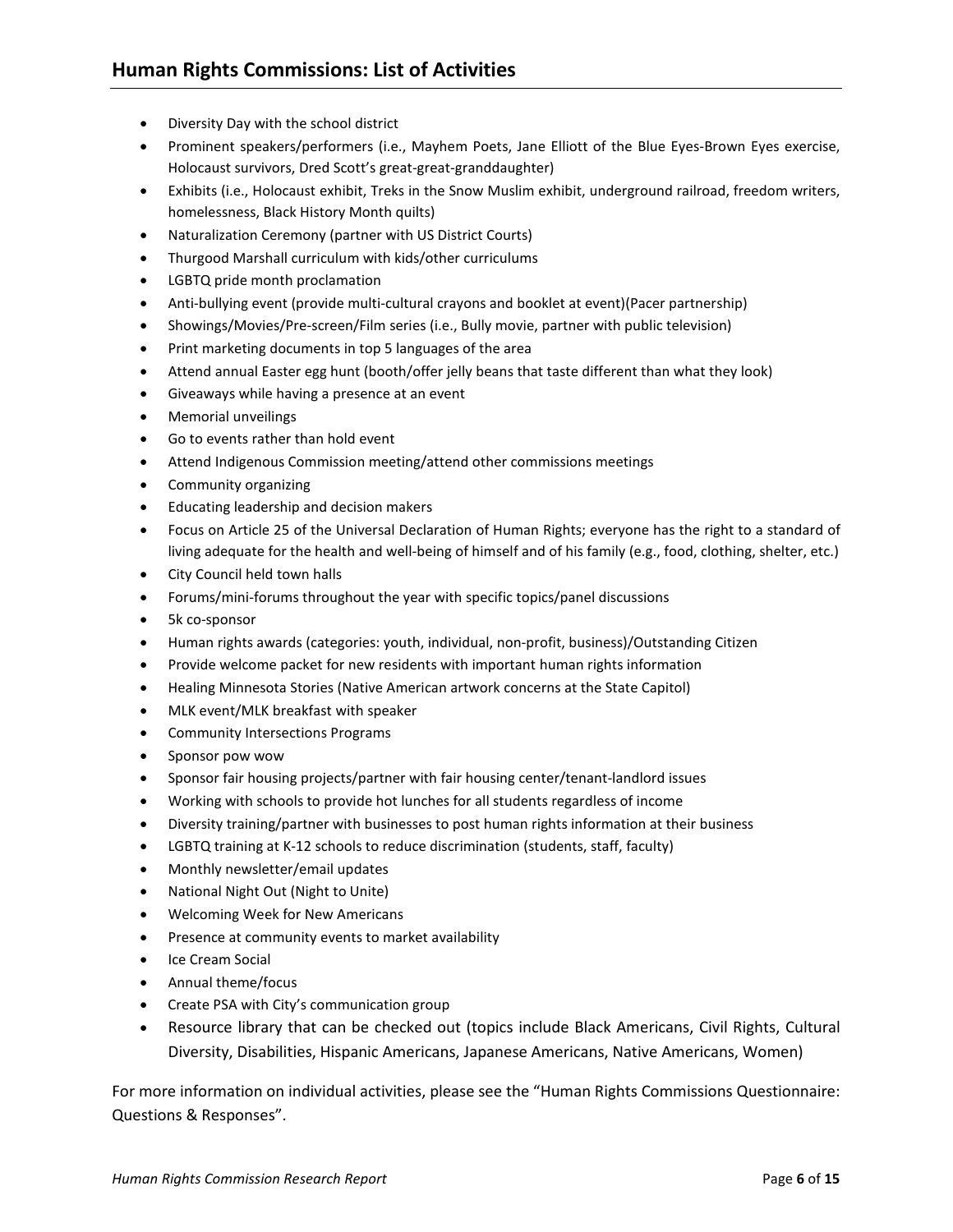## <span id="page-6-0"></span>**Human Rights Commissions Questionnaire: Questions & Responses**

**Including Moorhead, the cities that were contacted are listed in the chart below, includes population:**

| City                   | Responded                       | <b>Population (2010 Census)</b> |
|------------------------|---------------------------------|---------------------------------|
| <b>Bloomington, MN</b> | X                               | 82,893                          |
| Brooklyn Park, MN      |                                 | 75,781                          |
| Duluth, MN             | X                               | 86,265                          |
| Eden Prairie, MN       | X                               | 60,797                          |
| Edina, MN              | X                               | 47,941                          |
| Fargo, ND              | x                               | 105,549 (208,777 MSA)           |
| Mankato, MN            | <b>City Council acts as HRC</b> | 39,309                          |
| Moorhead, MN           | n/a                             | 38,065 (208,777 MSA)            |
| Owatonna, MN           | X                               | 25,599                          |
| Richfield, MN          | X                               | 35,228                          |
| Rochester, MN          |                                 | 106,769                         |
| Roseville, MN          |                                 | 33,660                          |
| St. Cloud, MN          | X                               | 65,842                          |
| St. Louis Park, MN     | X                               | 45,250                          |
| Winona, MN             |                                 | 27,592                          |

**1. What year was your commission established? Includes meeting times.**

| City                    | Year | <b>Established By</b>              | <b>Monthly Meeting Time</b> |
|-------------------------|------|------------------------------------|-----------------------------|
| <b>Bloomington, MN</b>  | 1968 | <b>City Council</b>                | Third Mondays @ 5:30 pm     |
| Duluth, MN              | 1995 | Mayor & City Council               | Second Wednesdays @ 5:00 pm |
| <b>Eden Prairie, MN</b> | 1968 | <b>City Council</b>                | Second Thursdays @ 7:00 pm  |
| Edina, MN               | 1970 | Mayor & City Council               | Fourth Tuesdays @ 7:00 pm   |
| Fargo, ND               | 2000 | <b>Mayor &amp; City Commission</b> | Third Thursdays @ 12:00 pm  |
| Moorhead, MN            | 1990 | Mayor & City Council               | Second Thursdays @ 6:00 pm  |
| Owatonna, MN            | 2000 | <b>Mayor &amp; City Council</b>    | Second Tuesdays @ 5:30 pm   |
| Richfield, MN           | 1968 | <b>City Council</b>                | First Tuesdays @ 6:30 pm    |
| Rochester, MN           | 1998 | <b>Board of Commissioners</b>      | Third Thursdays @ 7:00 pm   |
| Roseville, MN           | 2012 | City Council                       | Third Wednesdays @ 6:00 pm  |
| St. Cloud, MN           | 2010 | <b>Mayor &amp; City Council</b>    | Unknown                     |
| St. Louis Park, MN      | 1968 | City Council                       | Third Tuesdays $@7:00$ pm   |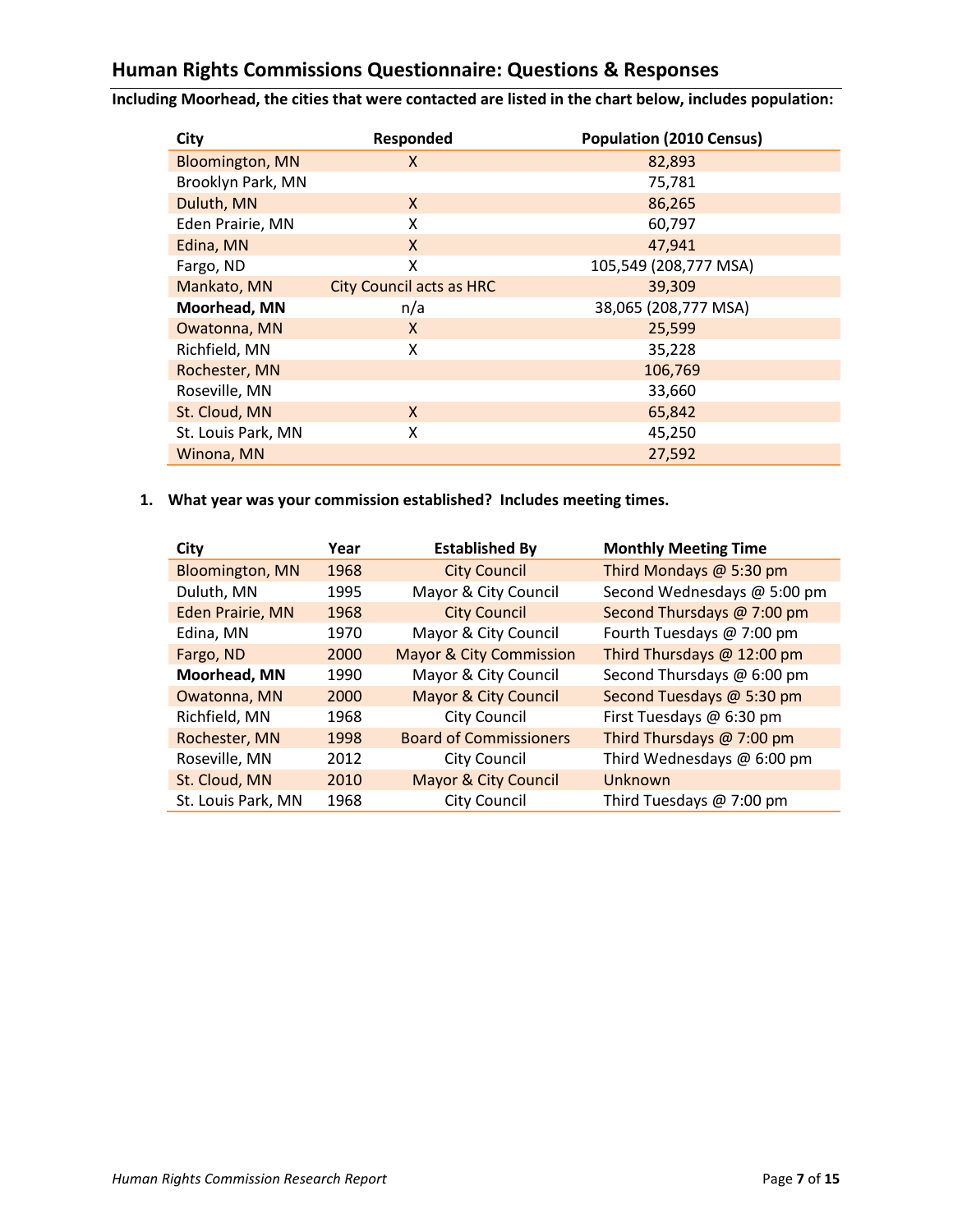**2. If possible, can you speak to any changes in your community which makes the commission more or less relevant today than when it began?**

| <b>City</b>             | <b>Response Summarized</b>                                                                                                                                                                                                                                                                                                                                                                                                                                                                                                                 |
|-------------------------|--------------------------------------------------------------------------------------------------------------------------------------------------------------------------------------------------------------------------------------------------------------------------------------------------------------------------------------------------------------------------------------------------------------------------------------------------------------------------------------------------------------------------------------------|
| <b>Bloomington, MN</b>  | In the beginning (1968), received complaints formally and performed<br>investigations. Later, MN Dept. of Human Rights (MDHR) took on that<br>role. Some trained mediators are still on the commission, but the<br>commission only receives 1 to 2 complaints a year now versus the 60-<br>70 per year that were received in the 1980s and 1990s. People may<br>still pursue complaints at a local level and appreciate that option, but<br>are still referred to MDHR. Today focus is primarily on education,<br>training, and awareness. |
| Duluth, MN              | In the beginning (1995), the commission had an education and<br>advisory role. Later, enforcement powers were added. In 2003, there<br>was a full time HRC officer, PT investigator, and 2 offices until 2008<br>when the budget was cut. Now there is no investigator or offices, but<br>there are 5-6 strong commissioners today. Commission is diverse and<br>immersed in culture and community.                                                                                                                                        |
| <b>Eden Prairie, MN</b> | In the beginning (1968), the focus was on people with disabilities,<br>halfway houses, and affordable housing. It was a homogenous<br>community for a long time, but the commission has more relevance<br>now with changing demographics.                                                                                                                                                                                                                                                                                                  |
| Edina, MN               | The commission is still very relevant, though there have been some<br>changes. The current focus is on diversity, inclusivity, and developing<br>a welcoming community.                                                                                                                                                                                                                                                                                                                                                                    |
| Fargo, ND               | In the beginning (2000), the focus was more on fair housing and civil<br>rights. Now it is on current issues and education and awareness<br>surrounding those issues.                                                                                                                                                                                                                                                                                                                                                                      |
| Owatonna, MN            | Population is becoming more diverse each year.                                                                                                                                                                                                                                                                                                                                                                                                                                                                                             |
| Richfield, MN           | Unsure, new staff liaison.                                                                                                                                                                                                                                                                                                                                                                                                                                                                                                                 |
| St. Cloud, MN           | There was a local HRC initially, but the interfaith community wanted a<br>regional HRC and for it to have enforcement authority. Today, St.<br>Cloud is part of the St. Cloud Regional HRC and an enforcement officer<br>has been assigned by the MDHR. Focus is still education and outreach<br>in various ways, but compliance is now localized.                                                                                                                                                                                         |
| St. Louis Park, MN      | Population is increasing and becoming more diverse each year. The<br>commission takes on issues that are relevant as they occur and there<br>have been no major changes in the past 6 years.                                                                                                                                                                                                                                                                                                                                               |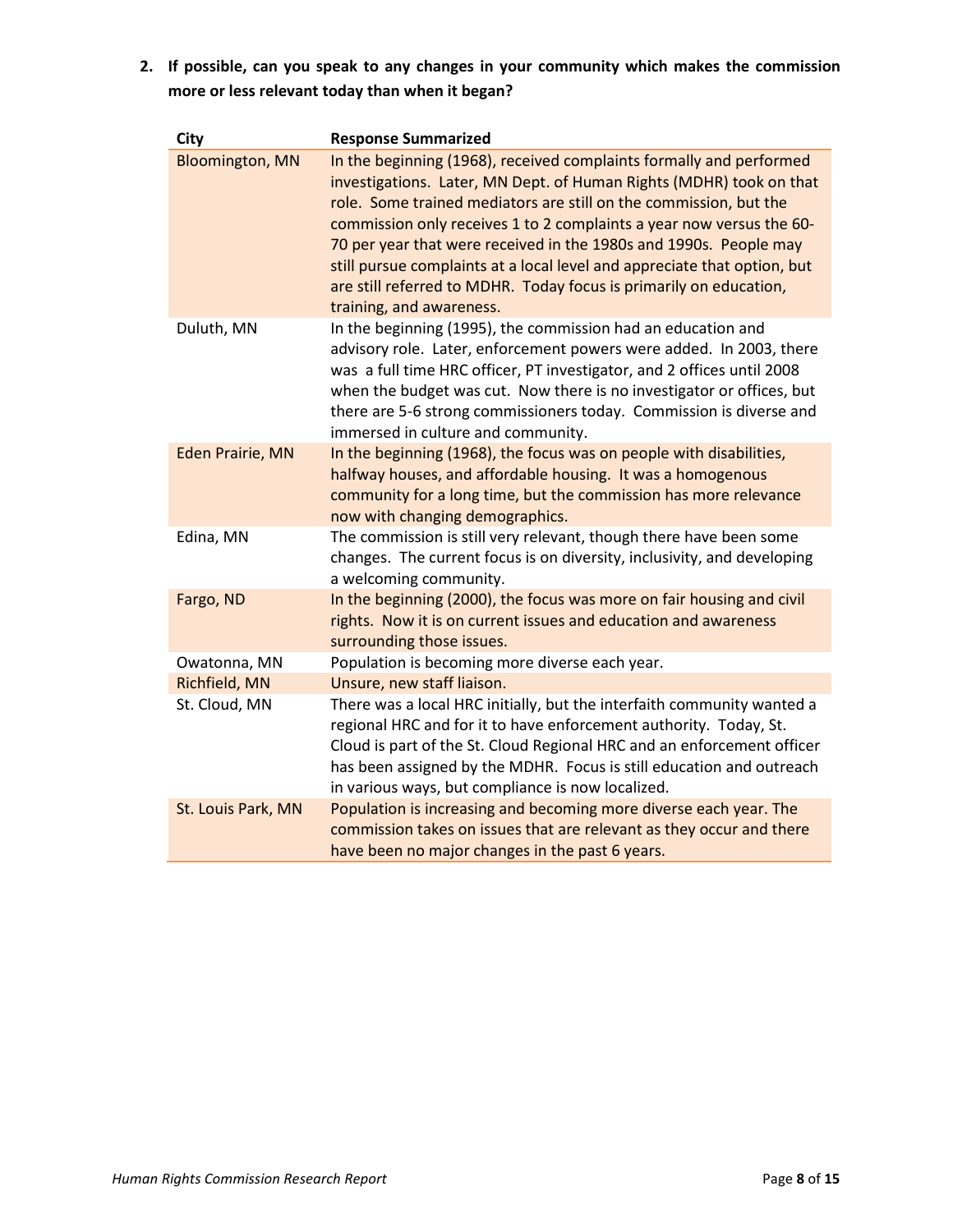**3. Recognizing your community's current characteristics/demographics, is your commission the best vehicle for addressing human rights in your community?**

| <b>City</b>            | <b>Response Summarized</b>                                                                                                                                                                                                                                                                                                                                                                                                                                                                                                                                                                                                                                                                                                                                                                                                                                                                                                                                                                                                                                                                                                         |
|------------------------|------------------------------------------------------------------------------------------------------------------------------------------------------------------------------------------------------------------------------------------------------------------------------------------------------------------------------------------------------------------------------------------------------------------------------------------------------------------------------------------------------------------------------------------------------------------------------------------------------------------------------------------------------------------------------------------------------------------------------------------------------------------------------------------------------------------------------------------------------------------------------------------------------------------------------------------------------------------------------------------------------------------------------------------------------------------------------------------------------------------------------------|
| <b>Bloomington, MN</b> | Absolutely, but the commission does not work alone. It works in<br>partnership with many other organizations. It also never tackles an<br>issue alone. The commission is a great starting point for City<br>involvement if someone wants them involved. The City Council refers<br>issues or proclamations to the commission. The commission is an<br>advisory to the Council and develops recommendations to the Council<br>on issues. The Council likes having an avenue for issues to be<br>addressed and the HRC does the research. The commission is not a<br>decision making body, everything goes to the City Council for<br>approval. It is a solid process. The hardest part is making people<br>understand that the HRC is an arm of the City and not a standalone<br>non-profit. The HRC really has to flesh things out before moving<br>forward, they cannot just take a stance on something. The HRC does<br>not have to be the expert, but can play a role by being a partner,<br>getting the Mayor to events, get something in the local paper, or do a<br>story on something. The HRC is a resource for community. |
| Duluth, MN             | The commission is a partner in addressing human rights in the<br>community. Work with community groups to address human rights<br>issues.                                                                                                                                                                                                                                                                                                                                                                                                                                                                                                                                                                                                                                                                                                                                                                                                                                                                                                                                                                                          |
| Eden Prairie, MN       | Technically, we are the vehicle. When bias crimes occur, either the<br>police or victims contact the HRC and the commission listens. The<br>commission helps people through the process, but has no "legal<br>teeth". They will assist with language barriers and through the legal<br>process, for example. They will listen and help bring reconciliations,<br>providing a space for victims to be processed and heard.                                                                                                                                                                                                                                                                                                                                                                                                                                                                                                                                                                                                                                                                                                          |
| Edina, MN              | School district does a good job with various community groups.                                                                                                                                                                                                                                                                                                                                                                                                                                                                                                                                                                                                                                                                                                                                                                                                                                                                                                                                                                                                                                                                     |
| Fargo, ND              | Made a few steps in that direction, but still have a long way to go<br>especially with education, particular with New American community.<br>A lot of new programs geared towards New Americans, feeling a lot of<br>racial bias, much like Native Americans. Education is key.                                                                                                                                                                                                                                                                                                                                                                                                                                                                                                                                                                                                                                                                                                                                                                                                                                                    |
| Owatonna, MN           | Yes, our committee is made up of people from diverse background<br>with passions for human rights.                                                                                                                                                                                                                                                                                                                                                                                                                                                                                                                                                                                                                                                                                                                                                                                                                                                                                                                                                                                                                                 |
| Richfield, MN          | It is one option, probably the best.                                                                                                                                                                                                                                                                                                                                                                                                                                                                                                                                                                                                                                                                                                                                                                                                                                                                                                                                                                                                                                                                                               |
| St. Cloud, MN          | One of the more important ones, yes. Human rights and violations,<br>yes. Forums throughout the year. Only group that advocates for<br>enforcement of human rights.                                                                                                                                                                                                                                                                                                                                                                                                                                                                                                                                                                                                                                                                                                                                                                                                                                                                                                                                                                |
| St. Louis Park, MN     | Yes, it is one of the best vehicles. The commission collaborates quite a<br>bit with other city organizations in general, especially on whichever<br>issue they are honing in on that year. Overall as a City, SLP is<br>progressive in wanting to tackle issues head on.                                                                                                                                                                                                                                                                                                                                                                                                                                                                                                                                                                                                                                                                                                                                                                                                                                                          |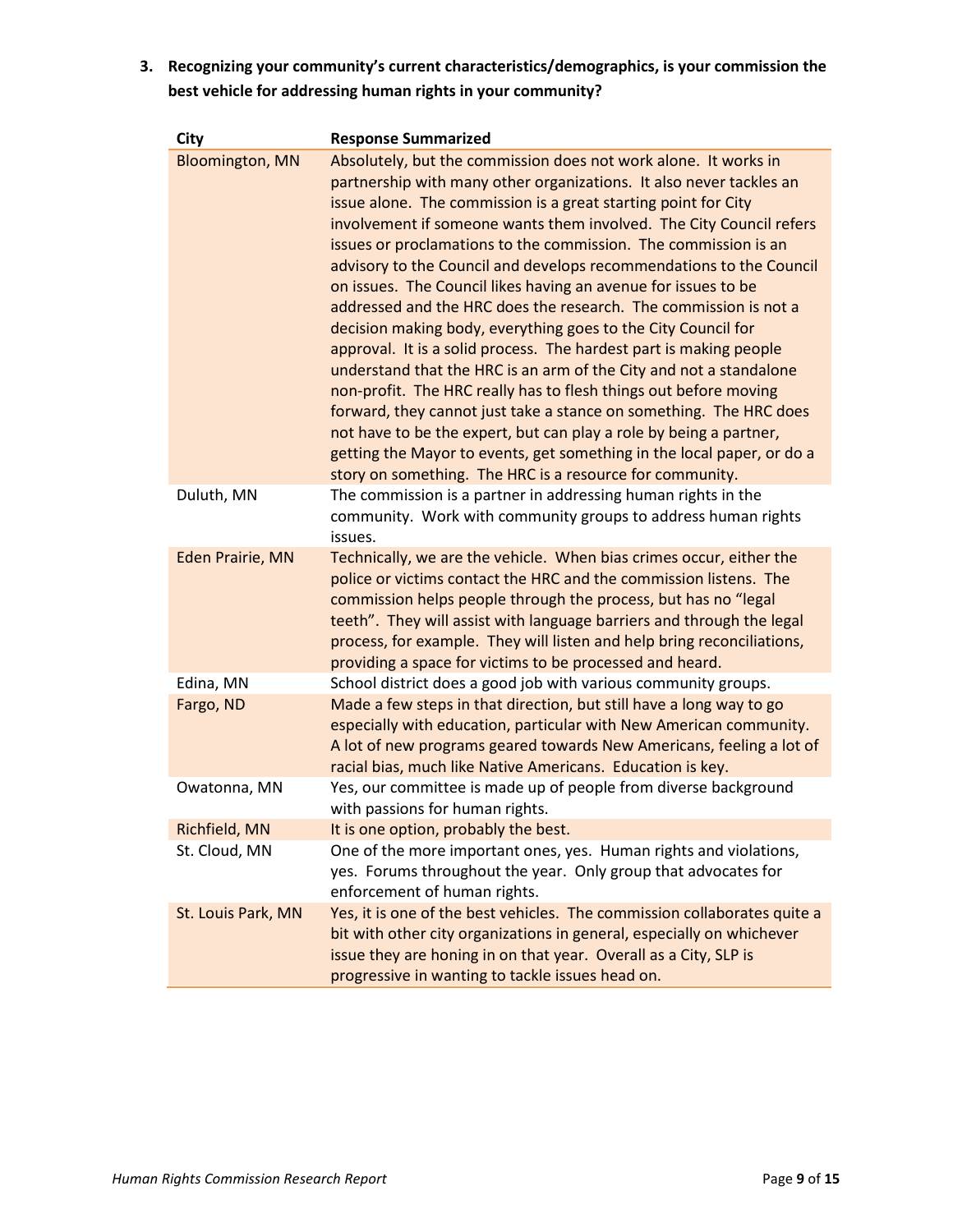#### **4. What are some important activities/services your commission performs?**

| City                   | <b>Response Summarized</b>                                                                                                                                                                                                                                                                                                                                                                                                                                                                                                                                                                                                                                                                                                                                                                                                                                                                                                                                                                                                                                                                                                                                                                                                                                                                                                                                                                                                                                                                                                                                                                                                                                                                                                                                                                                                                                                                                                                                                                                                                                                                                                                         |
|------------------------|----------------------------------------------------------------------------------------------------------------------------------------------------------------------------------------------------------------------------------------------------------------------------------------------------------------------------------------------------------------------------------------------------------------------------------------------------------------------------------------------------------------------------------------------------------------------------------------------------------------------------------------------------------------------------------------------------------------------------------------------------------------------------------------------------------------------------------------------------------------------------------------------------------------------------------------------------------------------------------------------------------------------------------------------------------------------------------------------------------------------------------------------------------------------------------------------------------------------------------------------------------------------------------------------------------------------------------------------------------------------------------------------------------------------------------------------------------------------------------------------------------------------------------------------------------------------------------------------------------------------------------------------------------------------------------------------------------------------------------------------------------------------------------------------------------------------------------------------------------------------------------------------------------------------------------------------------------------------------------------------------------------------------------------------------------------------------------------------------------------------------------------------------|
| <b>Bloomington, MN</b> | Diversity day with school district and high level speakers (usually for<br>kids). Some of the high level speakers/performers have included the<br>Mayhem Poets, Jane Elliott of the Blue Eyes -Brown Eyes exercise,<br>Holocaust survivors (including Judith Meisel from CA) with exhibit of<br>Holocaust camps for kids to see what it was like (also includes a 5k<br>run), Lynne Jackson, Dred Scott's great-great granddaughter (Dred<br>Scott Decision 1857) for field dedication including a reenactment, and<br>attorneys from various backgrounds to talk to kids. Activities/services<br>include partnership with US district courts (i.e., Thurgood Marshall,<br>curriculum with kids, naturalization ceremony -67 different countries<br>last year), public television communications/video, community<br>conversations between police and ethnic groups, exhibits including<br>Treks in the Snow (Muslim exhibit), underground railroad, freedom<br>writers, homelessness, black history month with quilts and how they<br>helped them escape slavery, LBGTQ pride month proclamation<br>(exhibits are in a very public place, civic hall, theatre, gallery). Other<br>activities include multi-cultural crayons and booklets at anti-bully<br>event (Pacer wanted partnership), youth homelessness, trafficking,<br>print all documents in 5 primary languages/marketing/postcards, HRC<br>goes to the P&R Easter egg hunt and has a resource booth there<br>(provides jelly beans that taste different than they look), celebrate<br>different holidays in different ethnic groups. Big events are great way<br>to access families and there are so many different people from<br>different backgrounds at these events. Giveaways, pens, have a<br>presence. Training with block captains. Annual focus: mental health<br>problems this year, National Alliance on Mental Illness (NAMI) came in<br>and did a training. HRC partners include YMCA, credit unions, grocery<br>stores, joint community police partnership, police department, local<br>historical society, League of Women Voters, and different ethnicity<br>groups. |
| Duluth, MN             | Used to be dysfunctional, but Council directed them to work on issues<br>of homelessness and hunger. Only 5 or 6 commissioners now but it is<br>strong. Would like to see those on the commission that are good at<br>social justice in the community. Diverse commission, immersed in<br>culture, community, and education. Clayton Jackson McGhie<br>Memorial, working with curriculum advisor of the schools and using<br>the story of the memorial. Get teachers sharing best practices, not<br>just school board or tax levy, bigger than that with partnering.<br>Internal voice toward government and external voice in the<br>community, needs to work together and be balanced. Employment,<br>disparities for people of color and commission used to do a lot with<br>the police, but now there is a citizen review board and they work with<br>the police and are building trust in the community (took 5 years). No<br>annual events hosted at this time; HRC attends other events rather<br>than hosting them (same people show up/preaching to the choir),<br>which helps diversify the people the HRC meets. HRC occasionally<br>attends indigenous commission meetings, CDBG board meetings, and<br>is trying to pull boards together to partner. Commission is looking for<br>leaders who are people of color, that's the goal right now. Housing                                                                                                                                                                                                                                                                                                                                                                                                                                                                                                                                                                                                                                                                                                                                                                                 |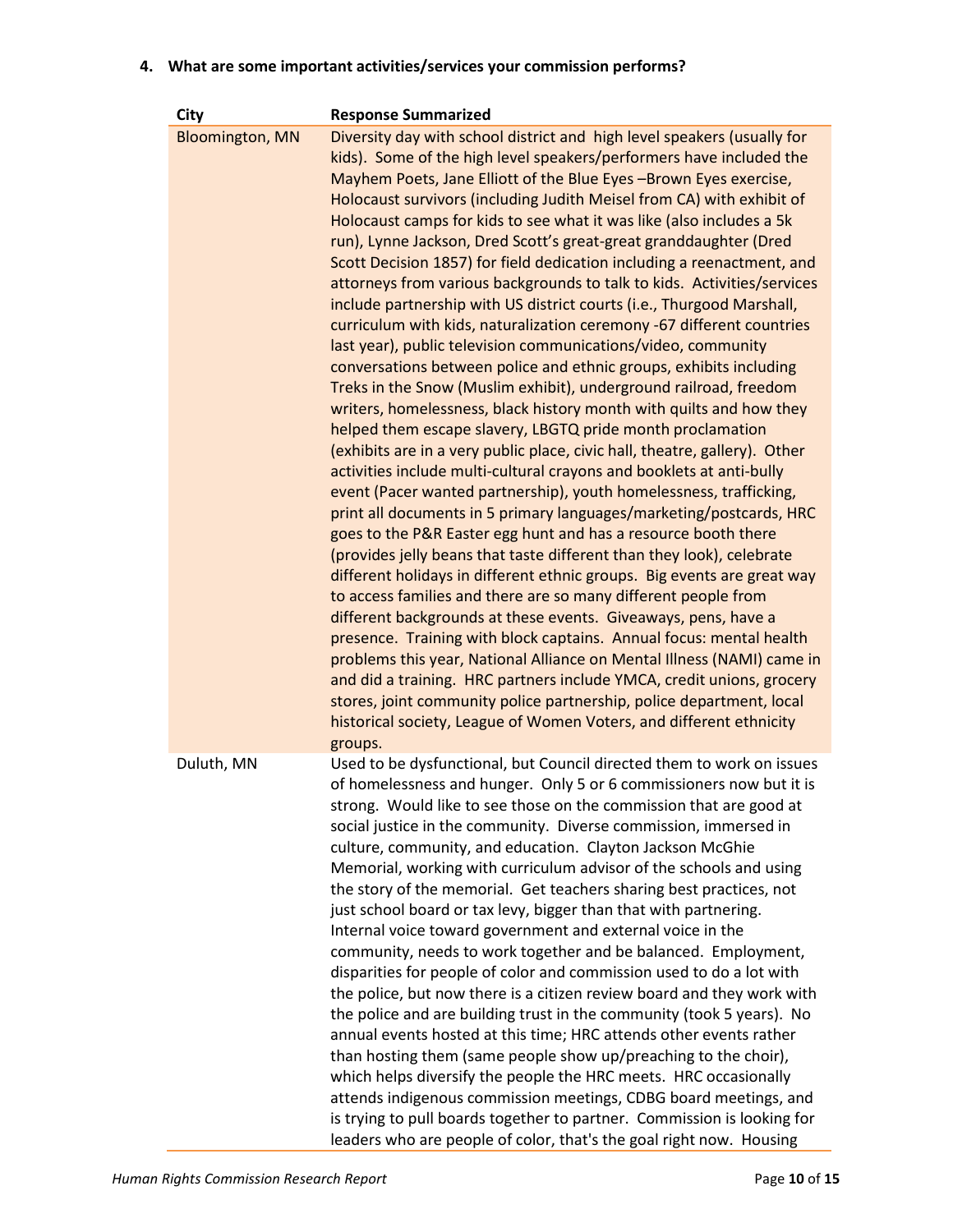|                         | Access Center for landlords and tenants, used to have training, if there<br>was a complaint, they could go to this place and doing informal<br>mediation, but it dissolved due to budget issues. Community<br>organization and education, partnering with others such as NAACP.<br>Change people who have the power to make change. Education is the<br>greatest focus; kids need to graduate to avoid poverty and<br>homelessness. Focus on Article 25 of the Universal Declaration of<br>Human Rights, which is everyone having the right to a standard of<br>living adequate for the health and well-being of himself and of his<br>family (e.g., food, clothing, shelter, etc.)                                                                                                                                                                                                                                                                                                                                  |
|-------------------------|----------------------------------------------------------------------------------------------------------------------------------------------------------------------------------------------------------------------------------------------------------------------------------------------------------------------------------------------------------------------------------------------------------------------------------------------------------------------------------------------------------------------------------------------------------------------------------------------------------------------------------------------------------------------------------------------------------------------------------------------------------------------------------------------------------------------------------------------------------------------------------------------------------------------------------------------------------------------------------------------------------------------|
| <b>Eden Prairie, MN</b> | Educational activities, community cinema partnership with public<br>television and another station, HRC pre-screens shows (i.e., anti-<br>bullying initiative). Other focal areas include genocide, ally training for<br>LBGTQ, ethnic business owners, accessibility and disabilities, City<br>Council hosted town halls, annual human rights awards, 5k co-sponsor<br>for justice for awareness/human trafficking, film series on disabilities<br>this year, film and panel discussions on Native American heritage,<br>systemic revamp, welcome packet for new residents with important<br>human rights information, working on status of becoming a<br>welcoming city/immigrants/national effort that mayors have signed,<br>education and awareness, initiative on the art in the state capitol<br>building (Healing Minnesota Stories -Native American concerned<br>about incomplete and inaccurate stories that the art is telling).<br>Human Rights Award has categories: individual, youth, non-profit, and |
| Edina, MN               | business.<br>In 2010, the Commission led the way in establishing a Domestic<br>Partnership ordinance. Other areas of focus: Days of Remembrance<br>about genocide, human trafficking, looking at disability act and black<br>history month, declaring indigenous people's day (unsuccessful),<br>Healing MN Stories regarding state capitol art -partnered with Ms. MN<br>and Ms. America (same person).                                                                                                                                                                                                                                                                                                                                                                                                                                                                                                                                                                                                             |
| Fargo, ND               | MLK event, disability events, homeless coalition, LBGTQ Pride<br>Collective and pride week, pow wow, National Night Out, Welcoming<br>Week for New Americans, sponsor fair housing projects and training<br>sessions with High Plains Fair Housing Center (give grant money to<br>them)                                                                                                                                                                                                                                                                                                                                                                                                                                                                                                                                                                                                                                                                                                                              |
| Owatonna, MN            | Organize the annual MLK breakfast with keynote speaker, Community<br>Intersections Programs, participated in Blandin Ethnically Diverse<br>Communities Program Leadership training, reviewed and revised by<br>laws.                                                                                                                                                                                                                                                                                                                                                                                                                                                                                                                                                                                                                                                                                                                                                                                                 |
| Richfield, MN           | It varies according to present issues, but in last year a couple have<br>been: human trafficking forum; diversity on City Commissions;<br>working with schools with hot lunches for all students regardless of<br>economic meals; tenant/landlord issues. *Outstanding Citizen Award<br>noted on their website.                                                                                                                                                                                                                                                                                                                                                                                                                                                                                                                                                                                                                                                                                                      |
| St. Cloud, MN           | Develop partnerships with local businesses and offer diversity training<br>(business agrees to post Human Rights information at their business),<br>monthly newsletter, mini-forums throughout the year, offer training<br>to reduce discrimination against the LGBTQ K-12 school community<br>including students, staff, and faculty.                                                                                                                                                                                                                                                                                                                                                                                                                                                                                                                                                                                                                                                                               |
| St. Louis Park, MN      | Table at community events to market availability, promote events and<br>activities that HRC is hosting, SLP-specific usually (e.g., ice cream<br>social), there is a different annual focus or theme but it does not                                                                                                                                                                                                                                                                                                                                                                                                                                                                                                                                                                                                                                                                                                                                                                                                 |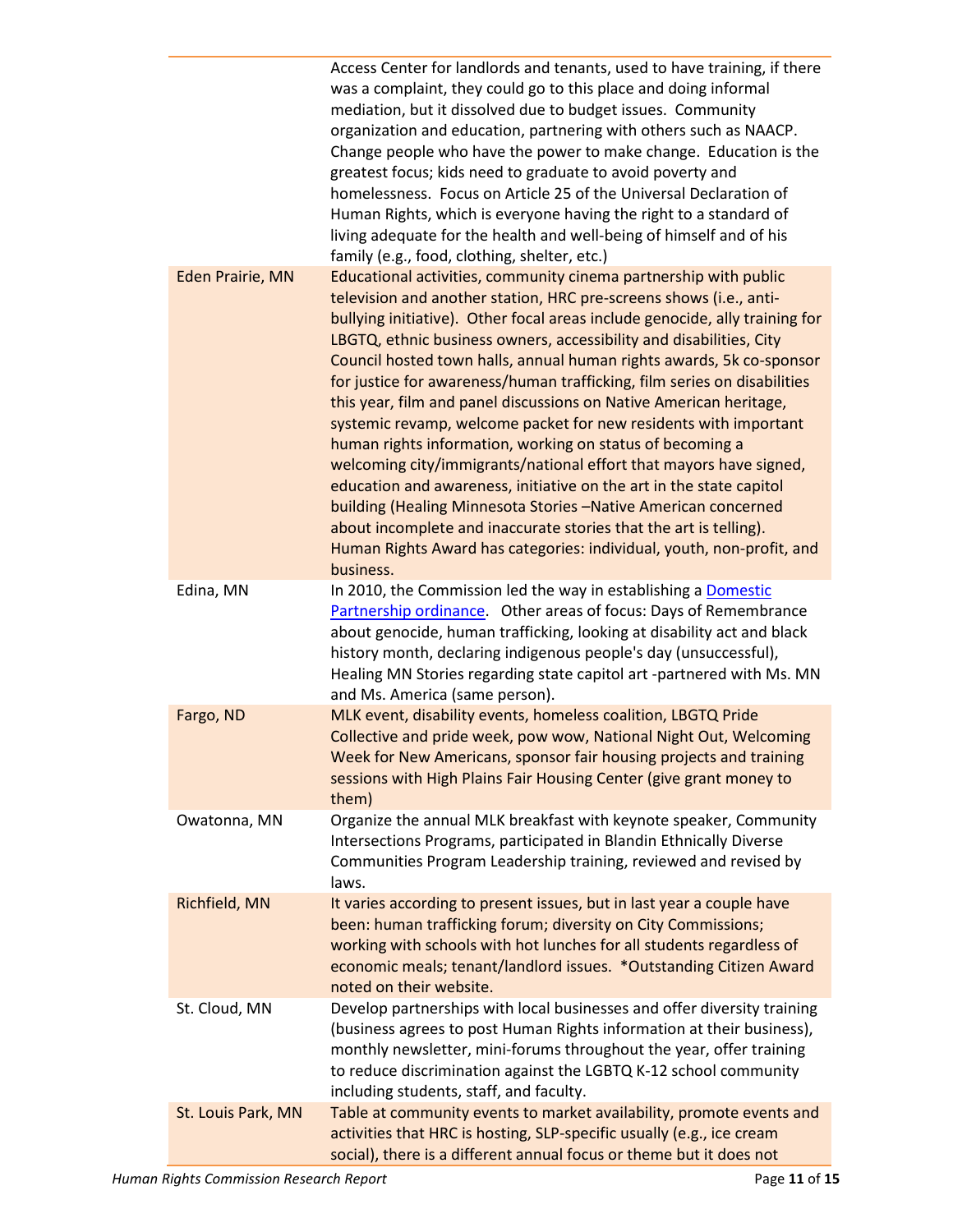always change each year (e.g., anti-bullying campaign in high school and junior high, worked with schools and parent advisory committee, took 2 years to do and was planned that way), hosted screenings of "Bully" in high school and junior high and held a round table discussion as separate event following the film. Last year's focus was senior citizen bullying (e.g., isolation and exclusion) and created a PSA with City's communication group. This year the focus is multiculturalism with a coffee and cultural chats from which the HRC can determine what to do. HRC wants to provide more educational opportunities.

**5. Does your commission have a forum for human rights complaints from the public? If yes, please describe your process.** 

| <b>City</b>            | <b>Response Summarized</b>                                                                                                                                                                                                                                                                                                                                                                                                                                                                                                                                                                                                                |
|------------------------|-------------------------------------------------------------------------------------------------------------------------------------------------------------------------------------------------------------------------------------------------------------------------------------------------------------------------------------------------------------------------------------------------------------------------------------------------------------------------------------------------------------------------------------------------------------------------------------------------------------------------------------------|
| <b>Bloomington, MN</b> | The commission mediates complaints relating to discrimination and<br>educates and advocates on human rights. People can file locally and<br>utilize mediation, otherwise they are referred appropriately. Some<br>people are given a list of attorneys. A lot of people are referred.                                                                                                                                                                                                                                                                                                                                                     |
| Brooklyn Park, MN      | Has a bias complaint form online that indicates the HRC will hear bias<br>complaints and help determine if they should be reported to the MN<br>Department of Human Rights. Nice form, still letting people know<br>they can be heard locally, yet still informing them about HRC's lack of<br>authority and the role of the MN Department of Human Rights.                                                                                                                                                                                                                                                                               |
| Duluth, MN             | In the beginning, the commission met in different parts of community<br>to offer a platform for people to make complaints, but no one showed<br>up. Now, there are some phone calls from time to time. They will be<br>starting informal mediation again, mostly for landlords and tenants<br>because volunteer attorneys are available for other things now. In the<br>past, people that used it were usually disabled or struggled in some<br>other aspect of their life. Issues have to be from human rights<br>perspective to utilize mediation. They partner with non-profits, some<br>of which HRC commissioners are board members. |
| Eden Prairie, MN       | The Bias Crime Network is a collaborative effort between the Eden<br><b>Prairie Police Department</b> and the Human Rights and Diversity<br>Commission. It was set up as a support network for citizens who feel<br>they have been discriminated against or have been victims of bias<br>crimes. When an incident is reported to the Police, the Commission is<br>notified (names are usually anonymous) and takes action. Victims<br>sometimes call commission, too. There are separate meetings in a<br>subcommittee as needed to hear complaints.                                                                                      |
| Edina, MN              | No, refers people to organizations or MN Dept. of Human Rights.                                                                                                                                                                                                                                                                                                                                                                                                                                                                                                                                                                           |
| Fargo, ND              | Yes, people are asked to go to regular meetings and a subcommittee<br>will follow up with the person, talking to both parties. People are<br>referenced to ND Labor Law and ND Human Rights Coalition.                                                                                                                                                                                                                                                                                                                                                                                                                                    |
| Owatonna, MN           | Open forum offered during regular monthly commission meeting.                                                                                                                                                                                                                                                                                                                                                                                                                                                                                                                                                                             |
| Richfield, MN          | A formal forum, "no". The commission meets once a month and<br>during their meetings they make opportunity on their agenda for,<br>"open public comment" opportunity for public to speak.                                                                                                                                                                                                                                                                                                                                                                                                                                                 |
| St. Cloud, MN          | Enforcement officer established and paid for by MDHR. Staff works<br>with officer. This has been a very positive change. People like having                                                                                                                                                                                                                                                                                                                                                                                                                                                                                               |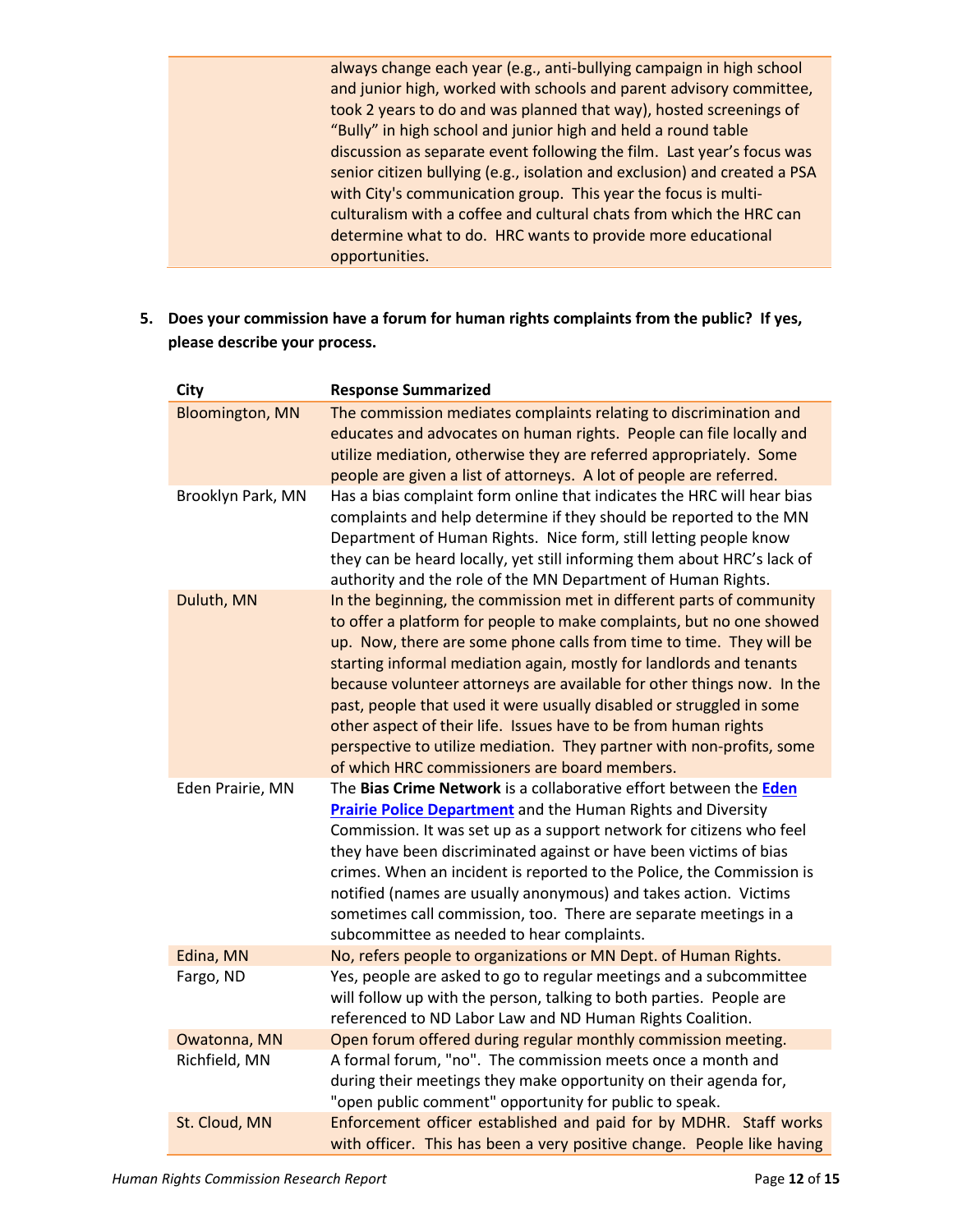|                    | a local office where they can log a complaint. Long ago, they had a<br>Human Rights Office in St Cloud that had been 100% funded by the<br>city. This Human Rights Office originated as a community response to<br>tension between whites and Somalis (and other people of color) in St.<br>Cloud.                                                |
|--------------------|---------------------------------------------------------------------------------------------------------------------------------------------------------------------------------------------------------------------------------------------------------------------------------------------------------------------------------------------------|
| St. Louis Park, MN | Yes, goes through PD, bias and hate crimes through staff liaison,<br>supervisor, and chair of commission, but there have not been that<br>many. Typically send a letter to the person who filed a<br>complaint/report, letting them know that the HRC is there to help but<br>they forward to MNHRC, once or twice that they have had to do that. |

#### **6. What type of training does your commission receive and at what frequency?**

| City                    | <b>Response Summarized</b>                                                                                                                                                                                                                                                                                                                  |
|-------------------------|---------------------------------------------------------------------------------------------------------------------------------------------------------------------------------------------------------------------------------------------------------------------------------------------------------------------------------------------|
| <b>Bloomington, MN</b>  | Single day training at Hamline University, refresher every 2-3 years<br>after first time taking it.                                                                                                                                                                                                                                         |
| Duluth, MN              | No, not at this time. Going to community organizing training. Training<br>almost comes to the meetings, self-training because you choose and<br>work with people who are good at what they do essentially.                                                                                                                                  |
| <b>Eden Prairie, MN</b> | Annual orientation with City Manager on rules and legal ramifications<br>from city perspective, human rights specific perspective, couple of<br>speakers come in annually (deaf, blind -incorporate into meeting).                                                                                                                          |
| Edina, MN               | New member orientation, staff meets with new members along with<br>chair, plans and what they are working on and anything specific in<br>bylaws.                                                                                                                                                                                            |
| Fargo, ND               | Staff person goes to some of the training (e.g., fair housing, LBGT), city<br>mandated training (i.e., discrimination) not frequent.                                                                                                                                                                                                        |
| Owatonna, MN            | This year the commission received training on Data Practices and<br>Open Meeting Law Requirements from City Attorney. Annually,<br>commissioners are encouraged to attend workshops or conferences<br>offered within the state.                                                                                                             |
| Richfield, MN           | No training other than once a year on their roles and how to conduct a<br>meeting presented by the City Attorney.                                                                                                                                                                                                                           |
| St. Cloud, MN           | No formal training, whatever they can get from state staff.                                                                                                                                                                                                                                                                                 |
| St. Louis Park, MN      | No formal training, new members can sit down with staff liaison to<br>bring them up to speed with what commission is doing, small<br>orientation packet (bylaws, HRC brochure). Recently, the U of M had<br>an all-day forum with speakers and round table discussions. Things<br>like that are always provided to commissioners via email. |

#### **7. Is your commission supported by City Staff? Please estimate the number of hours per week.**

| City                   | <b>Response Summarized</b>                                                                                                                                                                                                                                                                     |
|------------------------|------------------------------------------------------------------------------------------------------------------------------------------------------------------------------------------------------------------------------------------------------------------------------------------------|
| <b>Bloomington, MN</b> | Yes, 15% time and 15% admin assistant (minutes, packets, point of<br>contact). Human services staff, so a lot of time goes into both,<br>sometimes shared. Manager of HS Division, liaison to HRC.                                                                                             |
| Brooklyn Park, MN      | Yes                                                                                                                                                                                                                                                                                            |
| Duluth, MN             | Yes, EO, HRC officer, ADA coordinator, fair housing agency partner,<br>victim witness liaison for city attorney, secretary for police citizen<br>review board, paid staff for HRC and commission of disabilities.<br>Liaison "wears a lot of different hats", he is a retired Chief of Police. |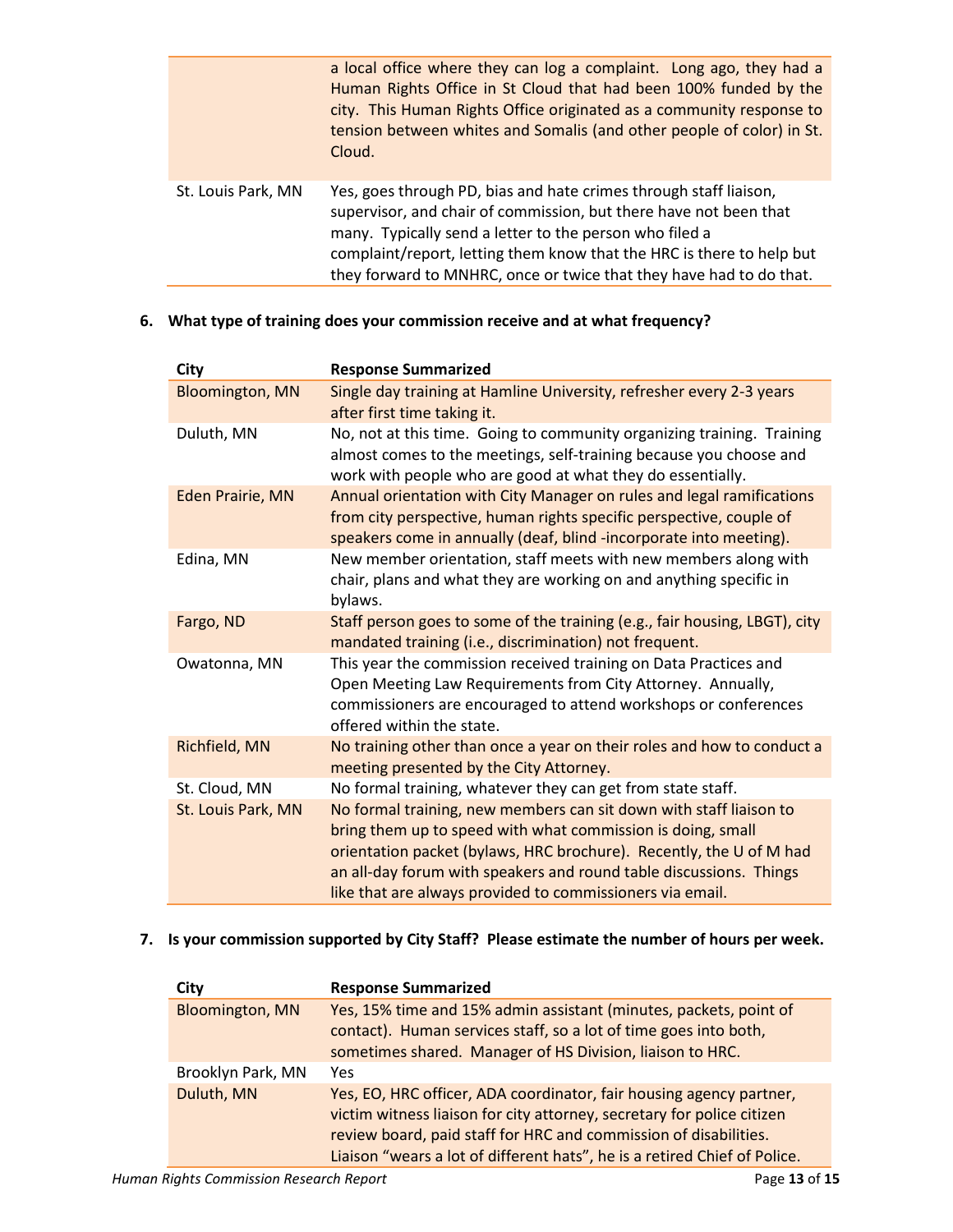| Eden Prairie, MN   | Yes, a lot of what she works on is human rights but blurred, average 6-<br>8 hours a week. Community Services Coordinator. |
|--------------------|----------------------------------------------------------------------------------------------------------------------------|
| Edina, MN          | Yes, 8-10 hours plus per week.                                                                                             |
| Fargo, ND          | Yes, police and community development planning staff, seasonal<br>anywhere from 5-20 hours a week.                         |
| Mankato, MN        | City Council acts in place of a Human Rights Commission                                                                    |
| Owatonna, MN       | Yes, 2 hours a week.                                                                                                       |
| Richfield, MN      | Yes; approx. 1-2 hours a month.                                                                                            |
| St. Cloud, MN      | State staff, local MDHR enforcement officer at all meetings.                                                               |
| St. Louis Park, MN | Staffed out of PD, 1-3 hours a week. Community Liaison through the<br>PD.                                                  |

#### **8. What is your commission's annual budget?**

| City                    | <b>Budget</b>                                                               |
|-------------------------|-----------------------------------------------------------------------------|
| <b>Bloomington, MN</b>  | \$55,400                                                                    |
| Duluth, MN              | No budget, partner with people who do.                                      |
| <b>Eden Prairie, MN</b> | No budget, partner with people who do.                                      |
| Edina, MN               | \$2,500                                                                     |
| Fargo, ND               | \$10,000 admin.                                                             |
|                         | \$5,000 from social service fund for grants                                 |
| Moorhead, MN            | \$2,000 + Staff Services                                                    |
| Owatonna, MN            | \$2,700                                                                     |
| Richfield, MN           | \$500                                                                       |
| St. Cloud, MN           | \$3,000                                                                     |
| St. Louis Park, MN      | Comes out of community outreach budget,<br>varies year to year, PD budgeted |

### **9. Appointments & Membership Composition**

| <b>City</b>                 | Appointment                                  | Geographic | Member# | <b>Composition</b>                                                                                                                           |
|-----------------------------|----------------------------------------------|------------|---------|----------------------------------------------------------------------------------------------------------------------------------------------|
| Bloomington,<br><b>MN</b>   | Council appointed                            |            | 9       | Includes 2 youth                                                                                                                             |
| Brooklyn Park,<br><b>MN</b> | 1 from each district, 6<br>at large          | x          | 9       | Nonspecific                                                                                                                                  |
| Duluth, MN                  | Mayor<br>recommendation,<br>council approval |            | 15      | Nonspecific                                                                                                                                  |
| Eden Prairie,<br><b>MN</b>  | Council appointed                            |            | $5 - 7$ | Nonspecific                                                                                                                                  |
| Edina, MN                   | By mayor with<br>majority council<br>consent |            | 9       | Includes 2 students                                                                                                                          |
| Fargo, ND                   | Mayor nominates, city<br>commission appoints |            | 9       | Nonspecific; should<br>represent a broad range<br>of racial, religious,<br>ethnic, social, economic,<br>political and<br>professional groups |
| <b>Moorhead, MN</b>         | City appointment<br>policy; mayor and        | X          | 11      | Specific; 1 member from<br>each ward, 6 at large, 1                                                                                          |